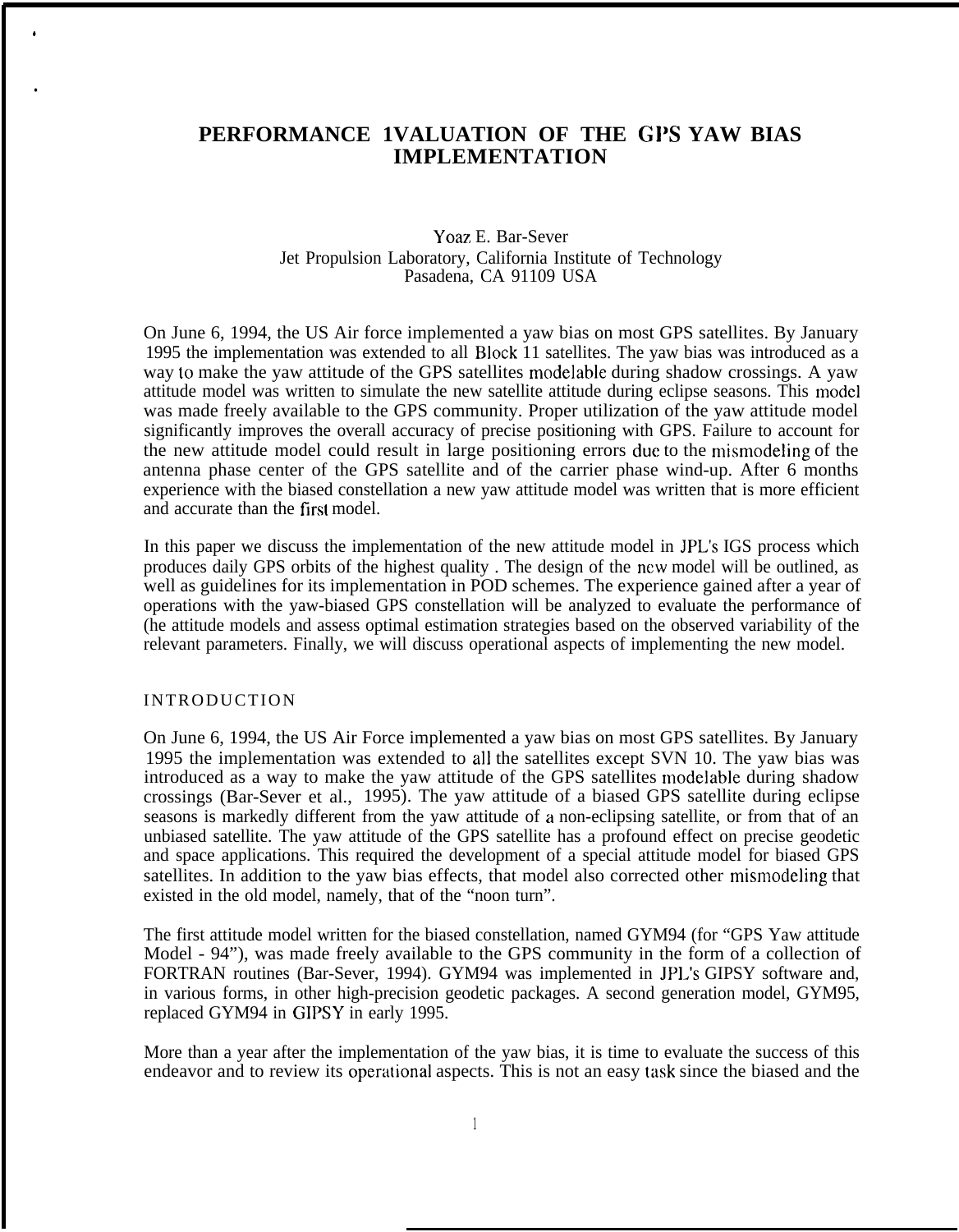unbiased constellations do not exist side by side and cannot be compared directly. Some preliminary results have already indicated significant improvement in precise geodetic and space applications (Bar-Sever et al., 1995) but only now we possess enough data to have meaningful statistical comparisons between the performance of the biased and the unbiased constellations. Some of these statistical comparisons are reported in this paper. Also demonstrated here is the critical dependence of the yaw attitude model on the yaw rate parameter and the need either to estimate this parameter or to use a good a-priori value. This will lead us to a discussion of the operational aspects of the biased constellation and to propose a simplification of these operations.

#### THE NEW YAW ATTITUDE MODEL (GYM95)

The analysis that led to the implementation of the yaw bias on GPS satellites is described in Bar-Sever et al. (1995). A general description of the first yaw attitude model (GYM94) can also be found there. GYM94 computed the satellite yaw angle through numerical integration of a control law. Its output was a large file containing the yaw attitude history and, optionally, partial derivatives of the yaw attitude with respect to the yaw rate parameter. This file could later be interpolated to retrieve a yaw angle at the requested time. This process required relatively large amounts of computer memory and CPU time. In addition, the model's complex control law - a simulation of the on-board attitude determination algorithm did not allow much physical insight into the problem and was hard to tune. To overcome all these deficiencies the GYM95 model was created. GYM95 is simple enough to be described by a small set of formulas, allowing easy implementation in different computing environments. Its analytic nature, as opposed to the numerical nature of GYM94, allows queries at arbitrary time points with great savings in computer resources, Finally, it allows more flexibility in tuning and adapting it to the changing conditions of the GPS constellation.

The yaw attitude of a GPS satellite can be divided into four regimes: nominal attitude, shadow crossing, post-shadow maneuver and noon turn. Shadow crossing, together with the post-shadow maneuver comprise the "midnight turn". Most of the time (and for non-eclipsing satellites all the time) the satellite is in the nominal attitude regime. The post-shadow maneuver begins immediately after emerging from the Earth's shadow and lasts until the satellite has regained it nominal attitude. This phase can last from zero to 40 minutes. The noon turn maneuver does not occur until the beta angle goes below about 5° and can last between zero and 40 minutes. During each regime the satellite yaw attitude is given by a simple formula with the main parameters being the time of entry to the appropriate regime and the yaw rate. For example, during shadow crossing the yaw attitude,  $\Psi$ , is given by:

$$
Y'_{i} + \dot{\Psi}_{i} * (t - t_{i}) + 0.5 * IRR * SIGN(b) * (t - t_{i})^{2}
$$
  

$$
\Psi = \qquad \qquad t < t_{i} + t_{1}
$$

$$
Y'_{i} + \Psi_{i} * t_{1} + 0.5 * IRR * SIGN(b) * t_{1}^{2} + IRI * SIGN(b) * (t - t_{i} - t_{1})
$$
 Else

where b is the yaw hips, R is the maximal yaw rate, RR is the yaw rate rate,  $\Psi_i$  is the yaw angle upon shadow entry,  $\Psi$  i is the yaw rate upon shadow entry and t is the time of shadow entry. t is the spin-up/down time and is given by:

 $t_1 = (R^*SIGN(b) - \Psi_i)/(RR^*SIGN(b)).$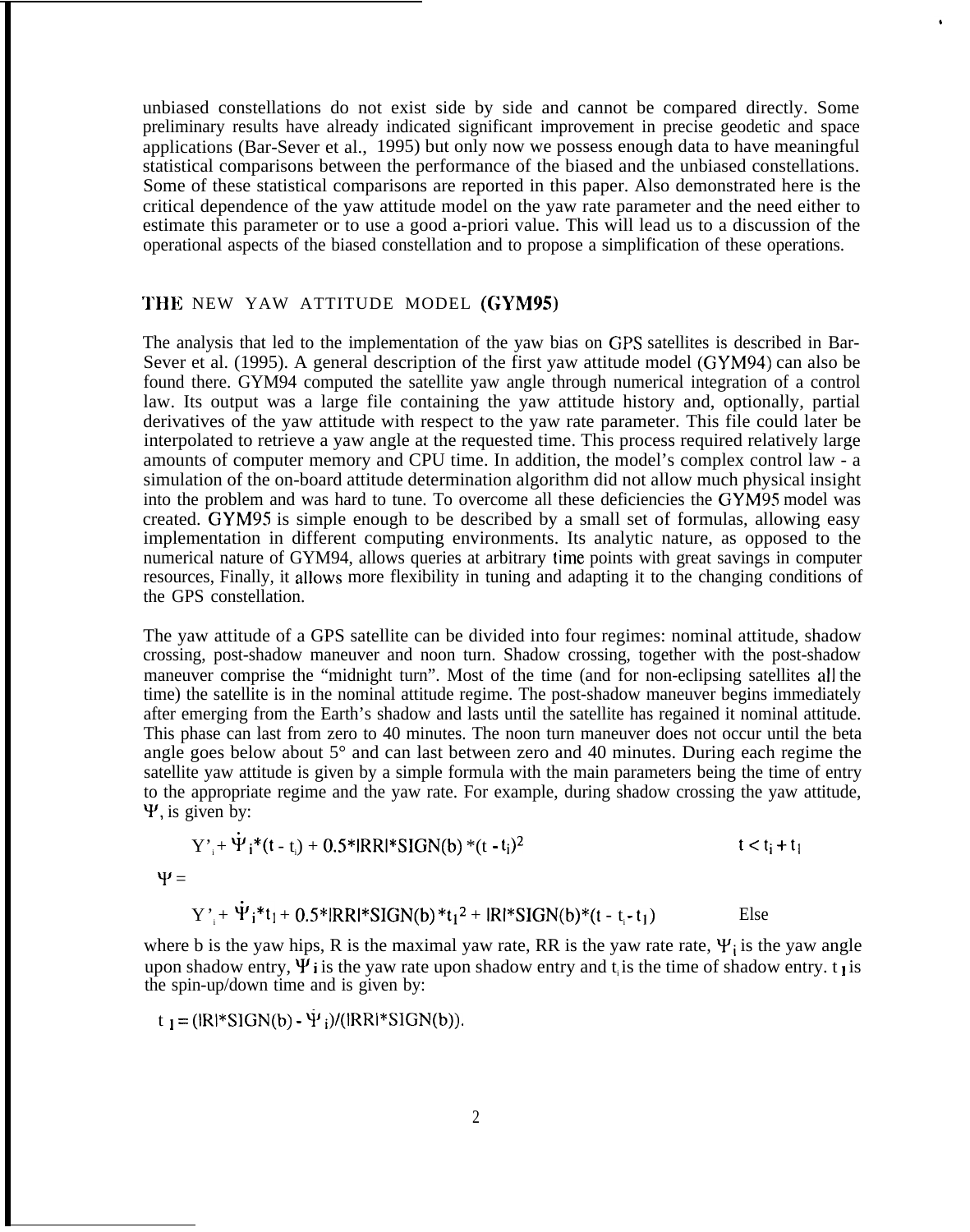This formula expresses the simple fact that during shadow crossing the satellite is yawing at the maximum rate, R. It also takes into account the transition period,  $t_1$ , from nominal yaw just before shadow entry to maximal yaw. This transition depends on the sign of the yaw bias and on the maximal yaw rate rate, RR. As discussed below, the Air Force is maintaining the yaw bias such that the sign of the bias is opposite to that of the orbit's beta angle. This requires changing the sign of the bias twice a year when the orbit's beta angle crosses zero. The effect of having the beta angle and the bias of opposite sign is to reverse the yaw direction of the satellite as soon as it crosses into shadow. The satellite, then, spins down and then spins up again in the other direction until it reaches its maximum yaw rate. It keeps yawing at that rate until it crosses into clear again and reaquires the Sun in its sensors. It then performs the quickest maneuver needed to resume nominal attitude. This may result in another yaw rate reversal. The satellite usually resumes nominal attitude within 30 minutes after shadow exit. Figures 1 and 2 illustrate the two types of yaw maneuvers of a conventionally biased satellite during shadow crossing. A satellite having a bias with the same sign as that of the beta angle will spin up as 'it enters into shadow instead of reversing its sense of rotation.

#### THE YAW RATE PARAMETER

The central parameter in the GPS yaw attitude model is the satellite maximal yaw rate (Bar-Sever et al., 1995),  $10\%$  Error in the yaw rate value will lead to a significant  $35^{\circ}$  error in yaw attitude during long shadow events. In order to minimize yaw rate errors they are being routinely estimated at JPL for each satellite and for each shadow event. The estimated yaw rate is treated as a piecewise constant parameter for each satellite, The parameter value is allowed to change twice per revolution, mid-way between noon and midnight. Since a small error in the yaw rate can cause a large yaw error over time and since our a-priori knowledge of the yaw rate is not sufficiently accurate, we found it necessary to iterate on the yaw rate value. JPL routinely publish the final estimates for the yaw rates. They are available as daily text file via anonymous ftp to 128.149.70.41, directory "pub/jpligsac". Due to a software bug, yaw rates prior to February 16, 1995, are not available. The yaw rates were observed to be, indeed, both satellite-dependent and time-dependent. Most users of the new yaw attitude model are currently not estimating the yaw rates and, instead, treat them as constants with three possible values that were supplied early on by JPL. These values are: 0.11 30/see for Block II satellites, O. 103°/sec for Block 11A satellites and 0,087 °/see for those Block 11 satellites with a reaction wheel failure (SVNS 14, 16, 18, 19 and 20). A review of the estimated midnight yaw rate values over the last six months (Figure 3) reveals that the three a-priori values need to be corrected, but the current behavior displayed by the estimated yaw rates preclude any constant value from being a good approximation over the whole eclipse season.

The most striking feature in Figure 3 is the discontinuity of the estimated yaw rates in the middle of eclipse season. This, as yet unexplained behavior, is exactly correlated with the time of the upload of a new yaw bias to the satellite attitude control system. This upload occurs twice per year at the middle of eclipse season for each satellite. Only SVNS 22, 25 and 29 do not seem to suffer from a yaw rate jump, but only SVNS 22 and 25 should be considered an exception, though, because SVN 29 does not undergo a bias switch.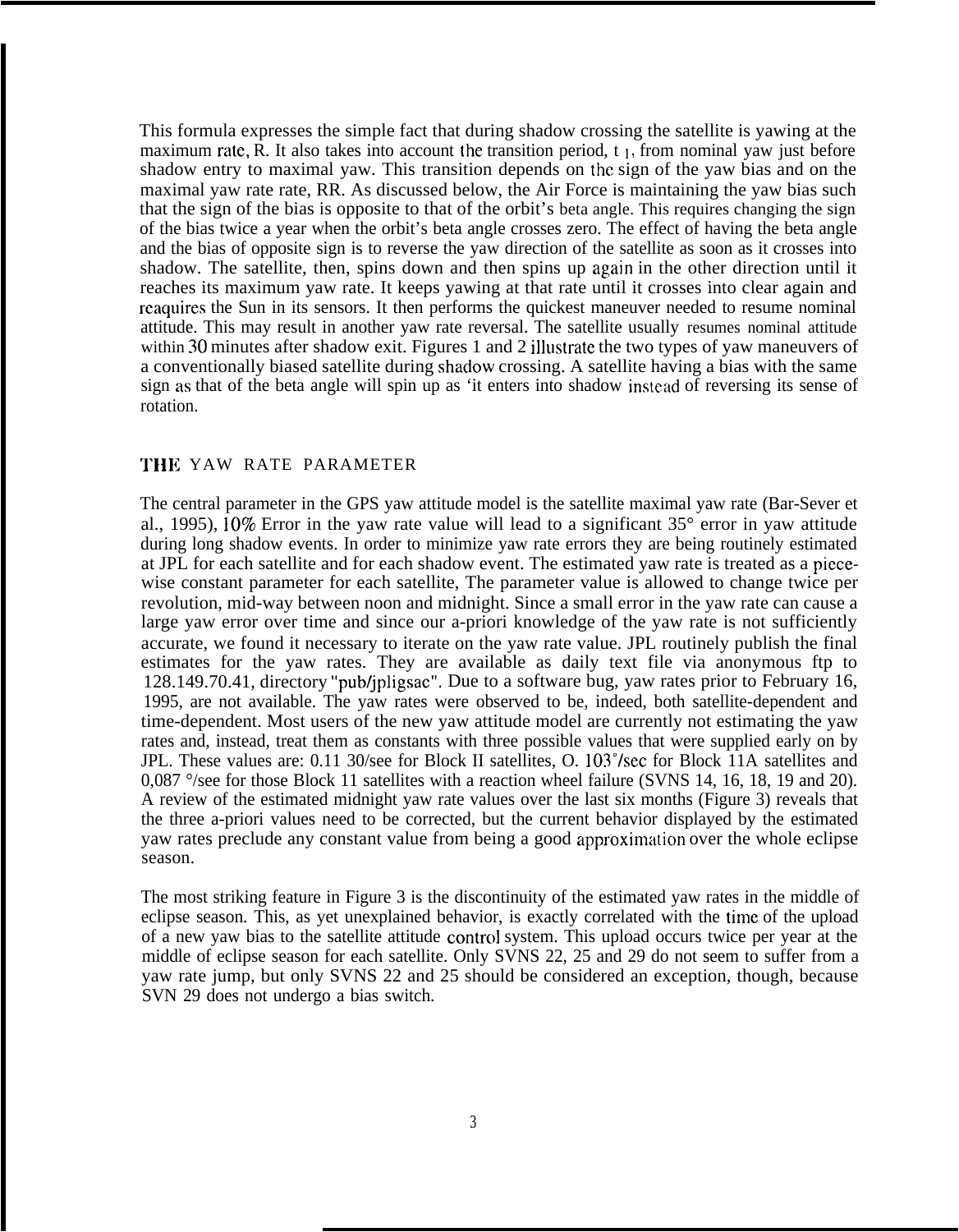

\*

Figure 1. An illustration of a typical yaw maneuver during shadow crossing when no yaw rate reversal is needed upon shadow exit. The "ideal" yaw is what the satellite would have done if it could see the Sun and it is the way the old yaw attitude was modeled,



Figure 2. Same as Figure 1 but with yaw rate reversal upon shadow exit.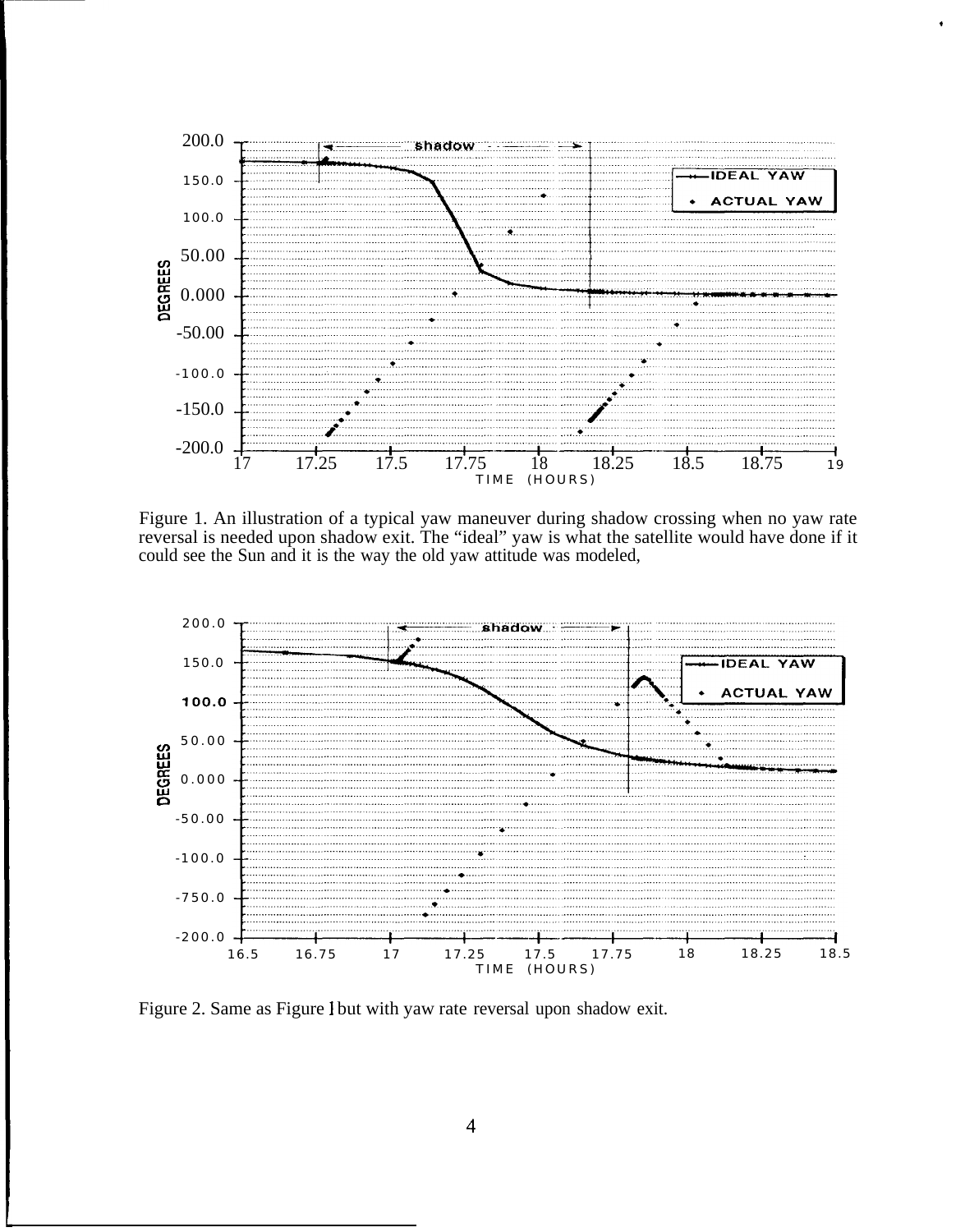

,

,

Figure 3a. Estimated midnight turn yaw rates for plane A satellites between March and August, 1995, along with their formal errors. The abscissa scale is in GPS week and the ordinate scale is in degrees/seconds.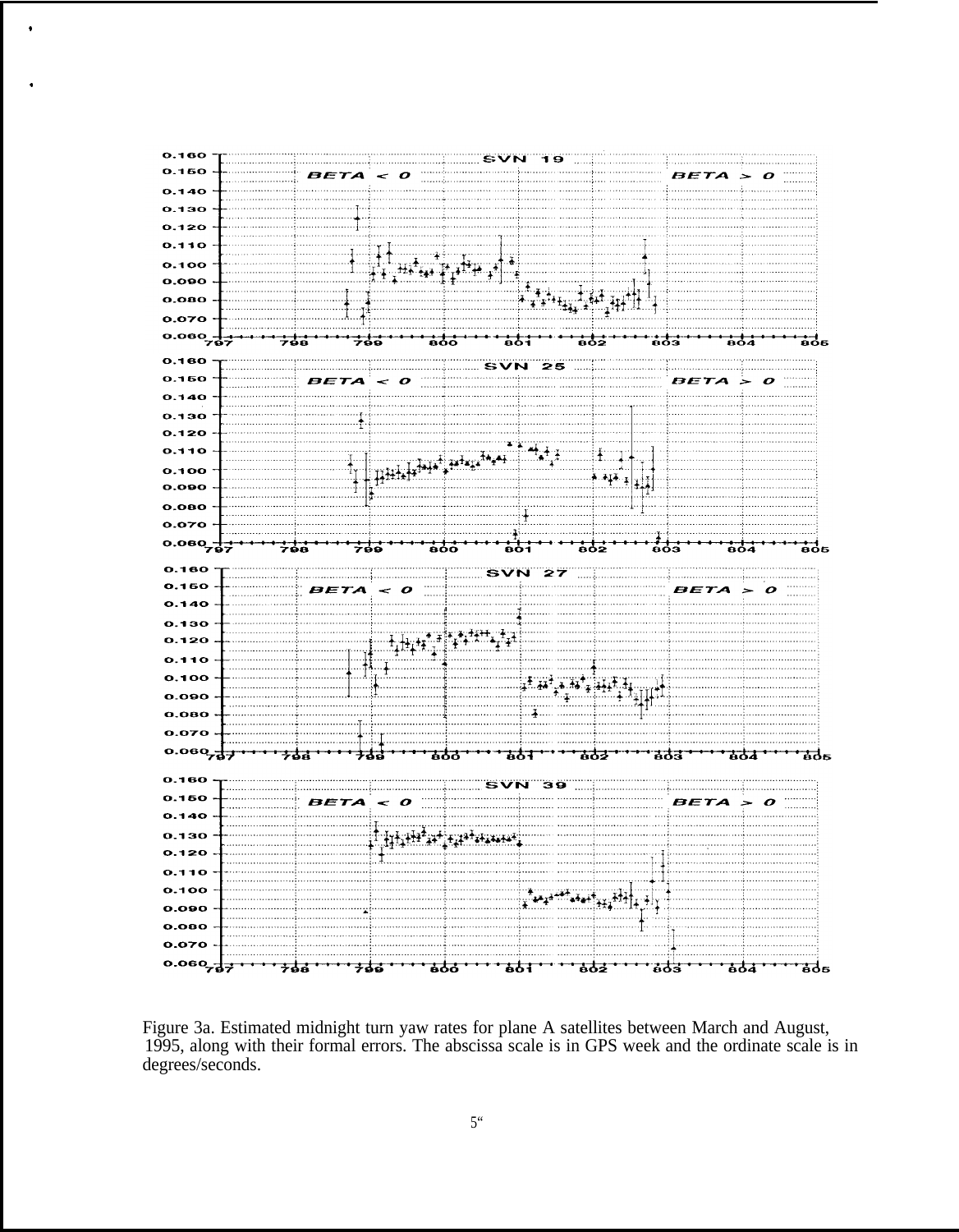

#

Figure 3b. Same as Figure 3a but for plane C satellites.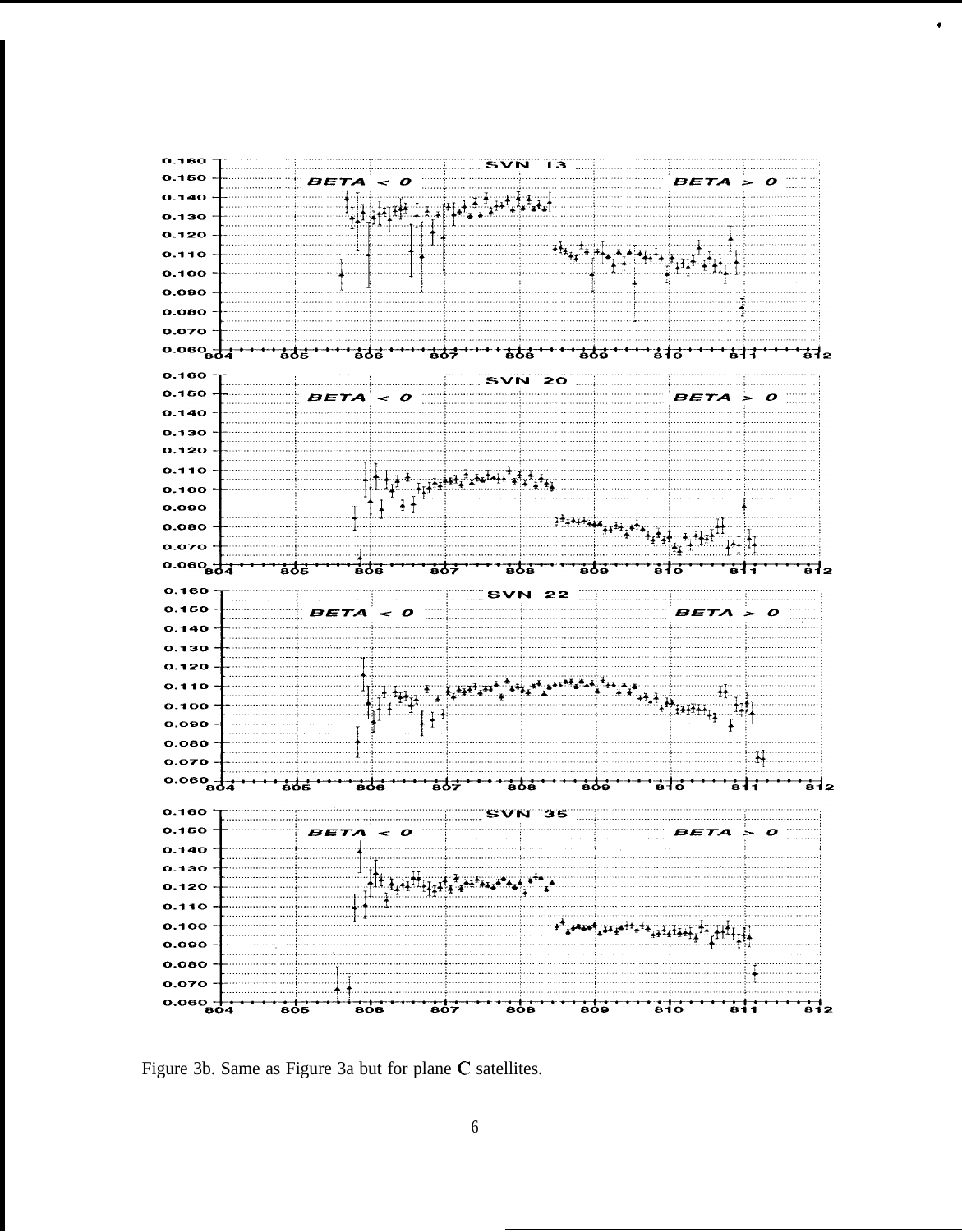

Figure 3c. Same as Figure 3a but for plane D satellites.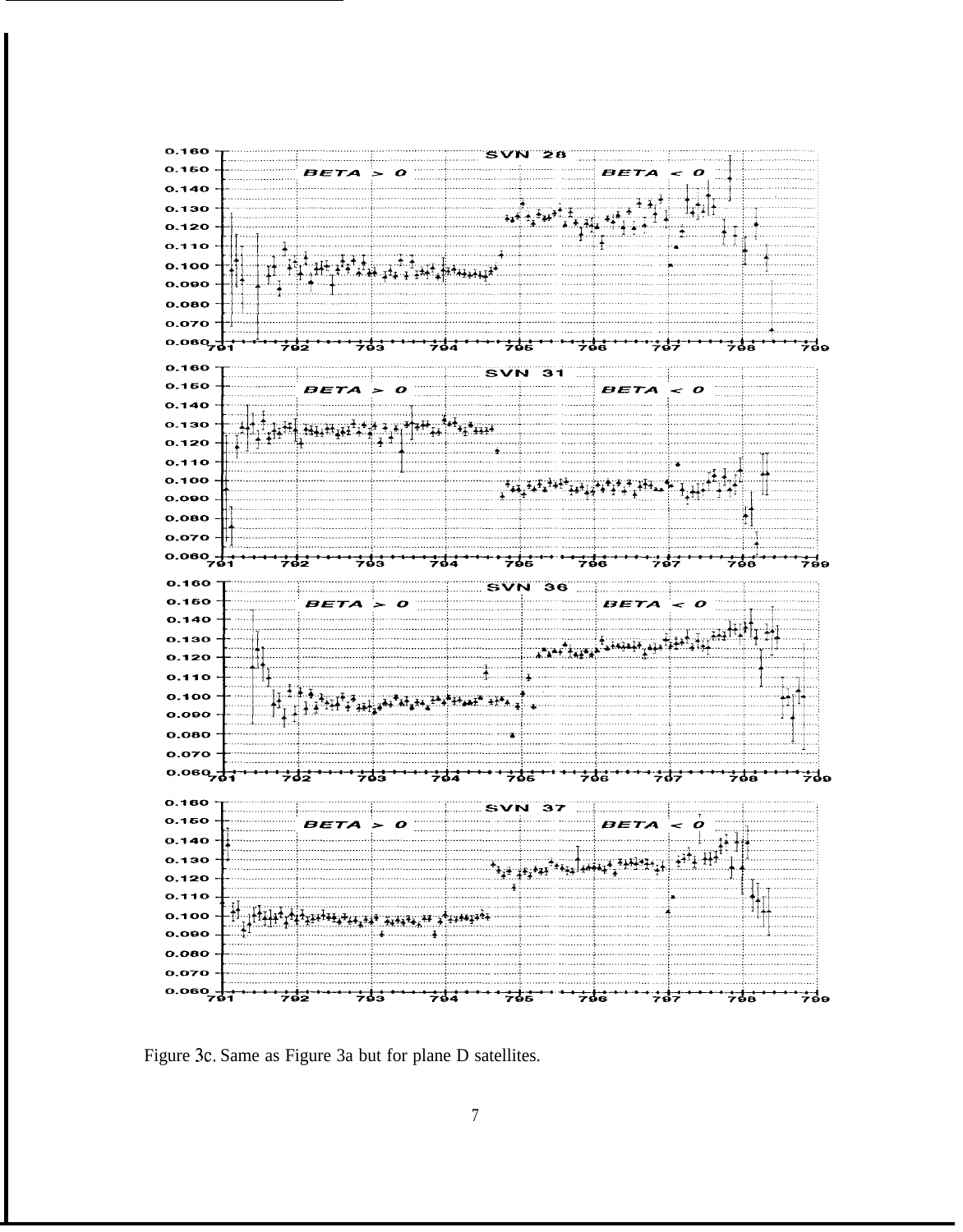

Figure 3d. Same as Figure 3a but for plane E satellites,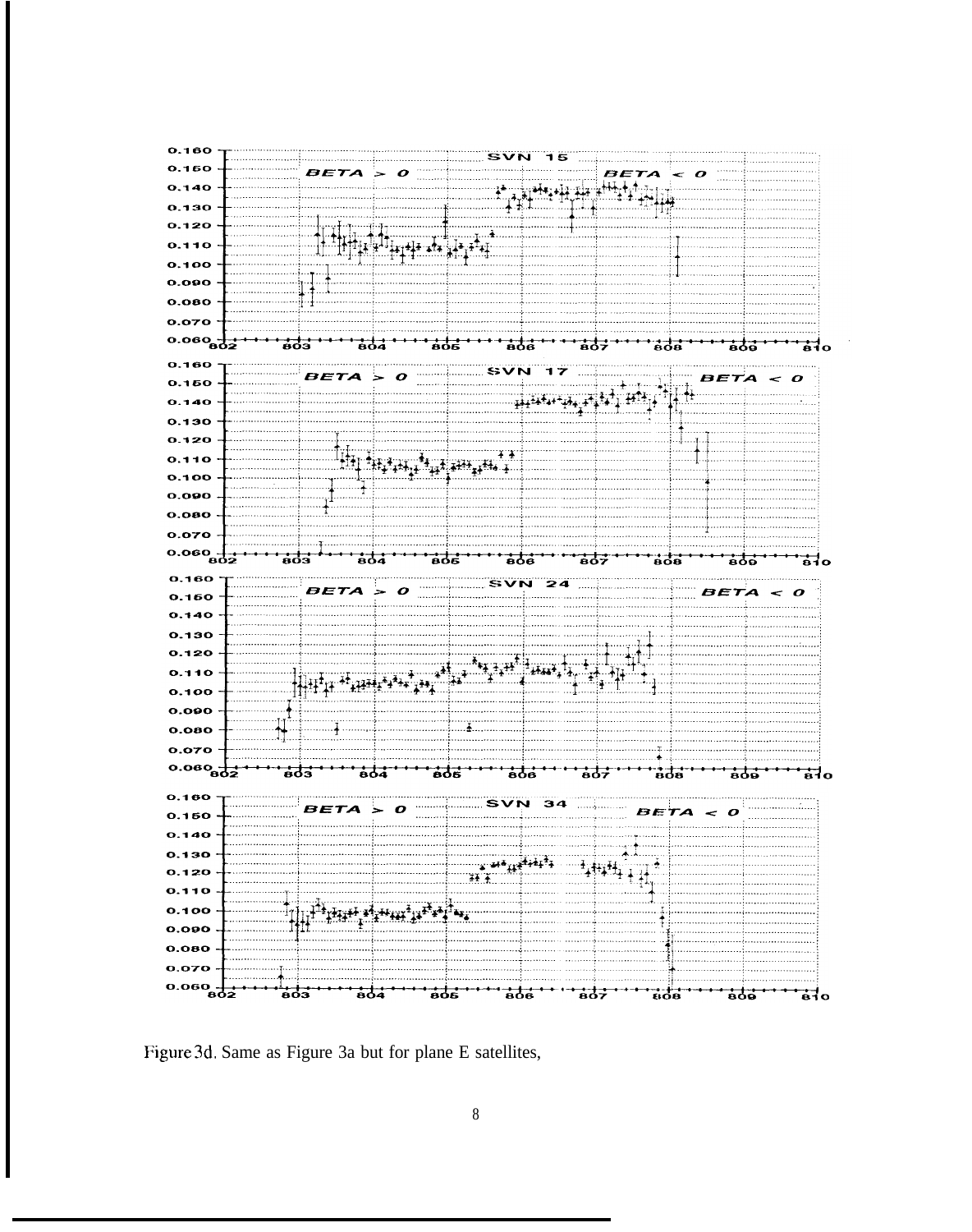

Figure 3e. Same as Figure 3a but for plane F satellites.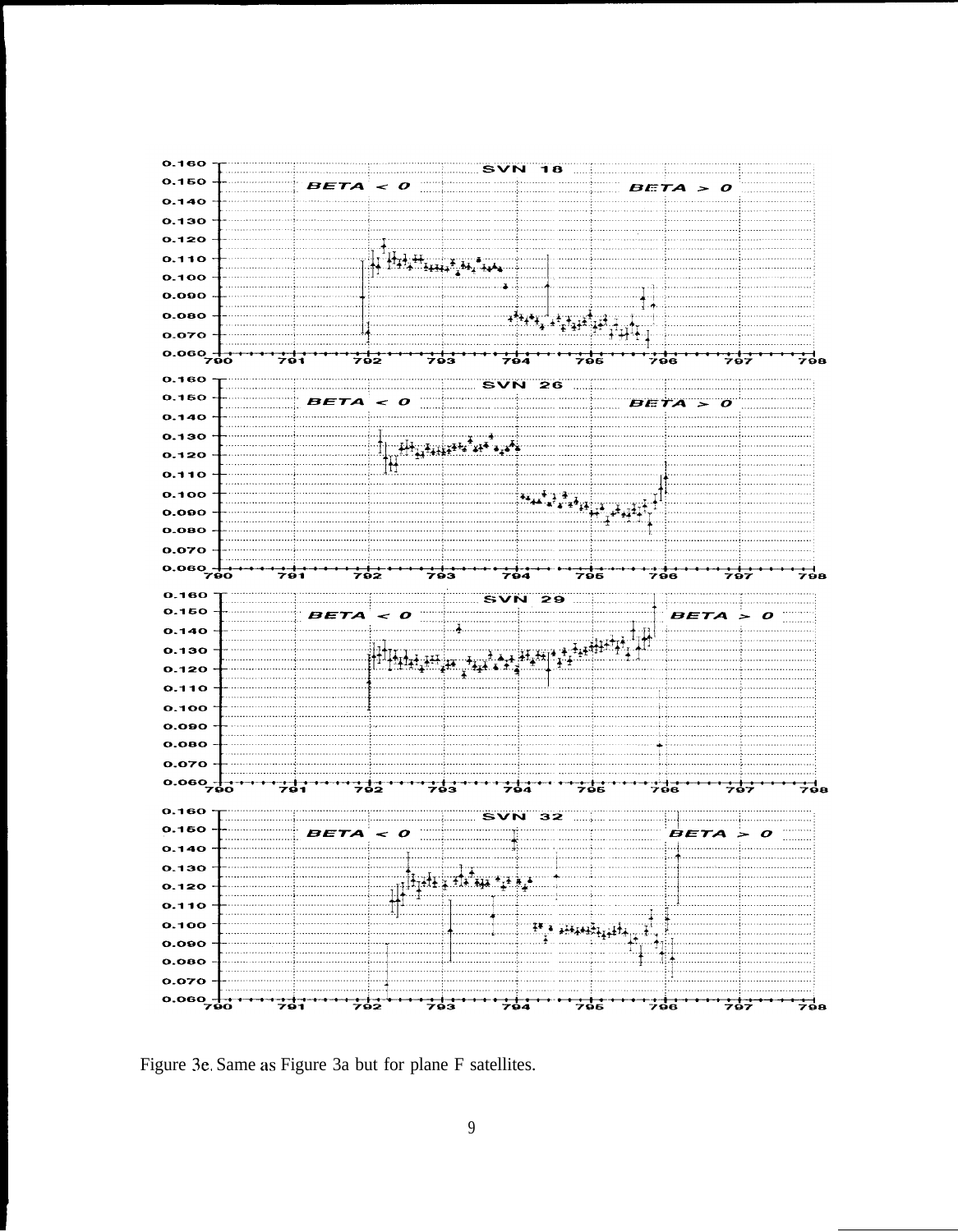# PERFORMANCE EVALUATION OF THE BIASED CONS'J'EI.LATION

Great care needs to be exercised when comparing the performance of the GPS prior to June 6, 1994- the unbiased constellation, to that of the current, biased, constellation, This is because there arc constant improvements in GPS data processing and it is hard to isolate the effects of the yaw bias on observed improvements in the quality of GPS-based products. Nevertheless, some judgment can be made as to the success of yaw-biasing the constellation by comparing carefully selected statistics from before and after the yaw bias implementation.

One useful comparison is that of the post-fit residuals. This measure of solution quality is most sensitive to the quality of the modeling and to the number of degrees of freedom in the estimation scheme. The most important improvement in the IGS processing at JPL in the past year has been in the global distribution of the ground network. Assuming everything else is kept constant, this should have little effect on the post-fit residuals. But, we are not going to compare post-fit residuals from before and after the yaw bias implementation. What wc are going to compare is the ratio of post-fit residuals of eclipsing satellites to that of non-eclipsing satellites. Theoretically, the only difference between eclipsing and non-eclipsing sate] Iites is in the modeling of their navigation signal. Figure 4 demonstrates that we are now doing a much better job in modeling eclipsing satellites than before the yaw bias was implemented. In fact, there is no evidence for any mismodeling of eclipsing satellites now.



Figure 4. Comparison of post-fit residuals of eclipsing and non-eclipsing satellites, The "after" results are based on the JPL IGS products from June 18 to July 27, 1995 (Zumberge & Bertiger, 1995). The "before" results are based on reprocessing data from January 8 to February 27, 1994 with the current estimation technique, Roughly the same satellites are eclipsing in both periods,

It is not clear, though, how much of the additional data strength suggested by the improved level of post-fit residuals is going toward improving the actual products. The GPS orbits themselves are one such product. In fact, observations about GPS orbits were the motivation that led to the study of the yaw attitude problem and to the implementation of the yaw bias. A good measure for the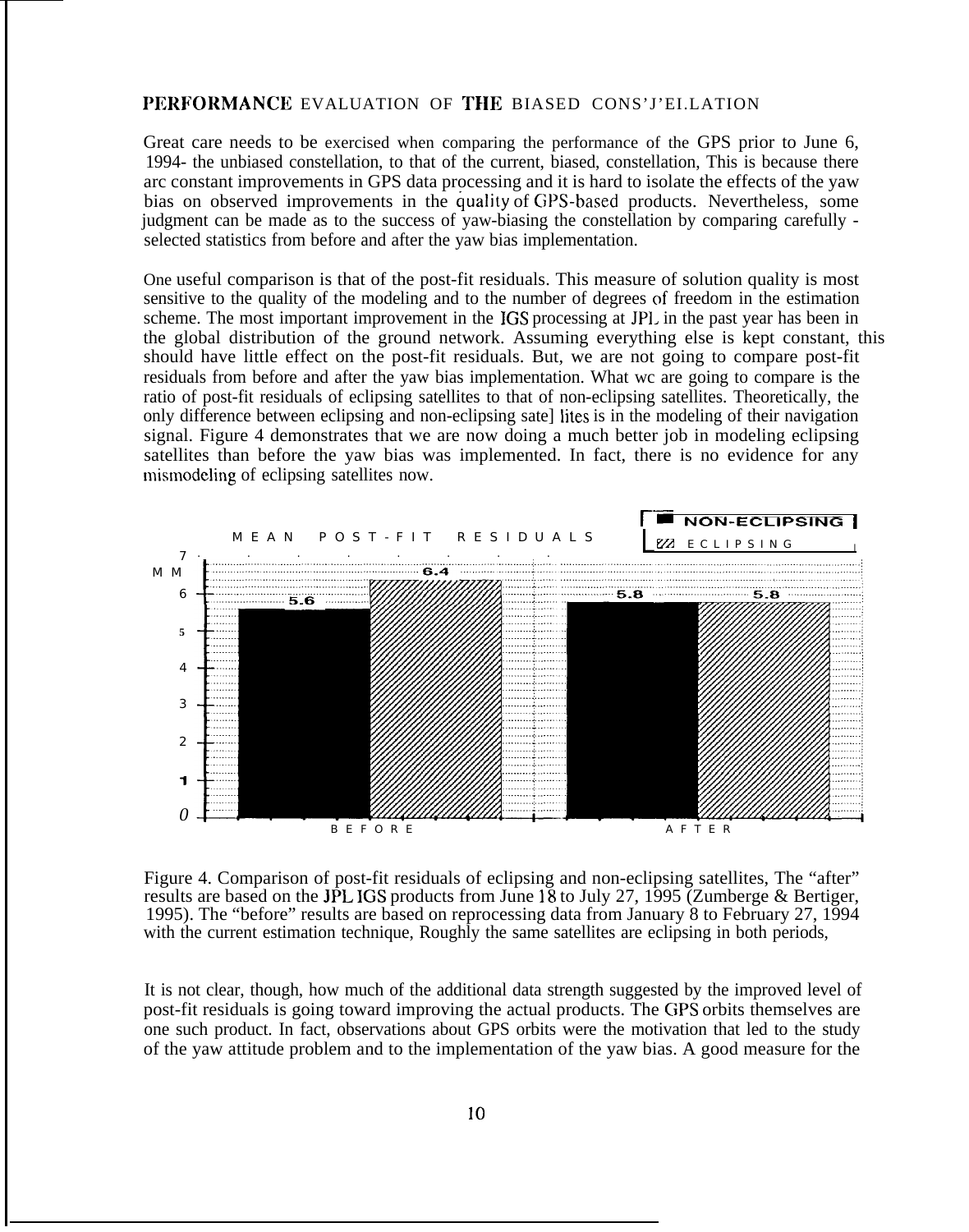quality of orbit solutions is overlap repeatabilities. JPL's daily solutions span 30 hours, centered on noon of each day, resulting in a six-hour overlap between consecutive days. The RMS difference between the two daily solutions during this overlap period is indicative of the quality of the orbit. Figure 5, from 1993, shows the mean of the orbit overlap of all GPS satellites as the constellation was in transition to a period when there are no eclipsing satellites. A consistent improvement in overlap repeatabilities during such a transition was typical before the bias was implemented, suggesting the existence of a problem in modeling eclipsing satellites.



Figure 5 Mean daily overlap repeatability of all GPS satellites during March and April, 1993, when the GPS constellation transitioned in and out of a period when no satellites were eclipsing.

A long-term comparison of overlap repeatabilities clearly demonstrates that this pattern ceased to exist immediately after the implementation of the yaw bias. Figure 6 depicts weekly averages of overlap repeatabilities of all GPS satellites from January, 1994, to August, 1995. The GYM94 mode] was implemented in JPL's GIPSY software in September 1994 as the GPS constellation was emerging out of a period when all satellites were in the clear. It is evident from Figure 5 that from then on, periods when all satellites were in the clear are no longer local minima for the mean orbit repeatabilities, suggesting that the mismodeling of satellites during eclipse seasons no longer exist.

A more direct measure of the improvement to orbits of eclipsing satellites can be seen from Figure 7 which shows that after the yaw bias was implemented the quality of the orbits of eclipsing satellites is essentially the same as that of non-eclipsing satellites, in marked contrast to the situation before the implementation, where *eclipsing* orbit were 18% worse off than non-eclipsing satellites.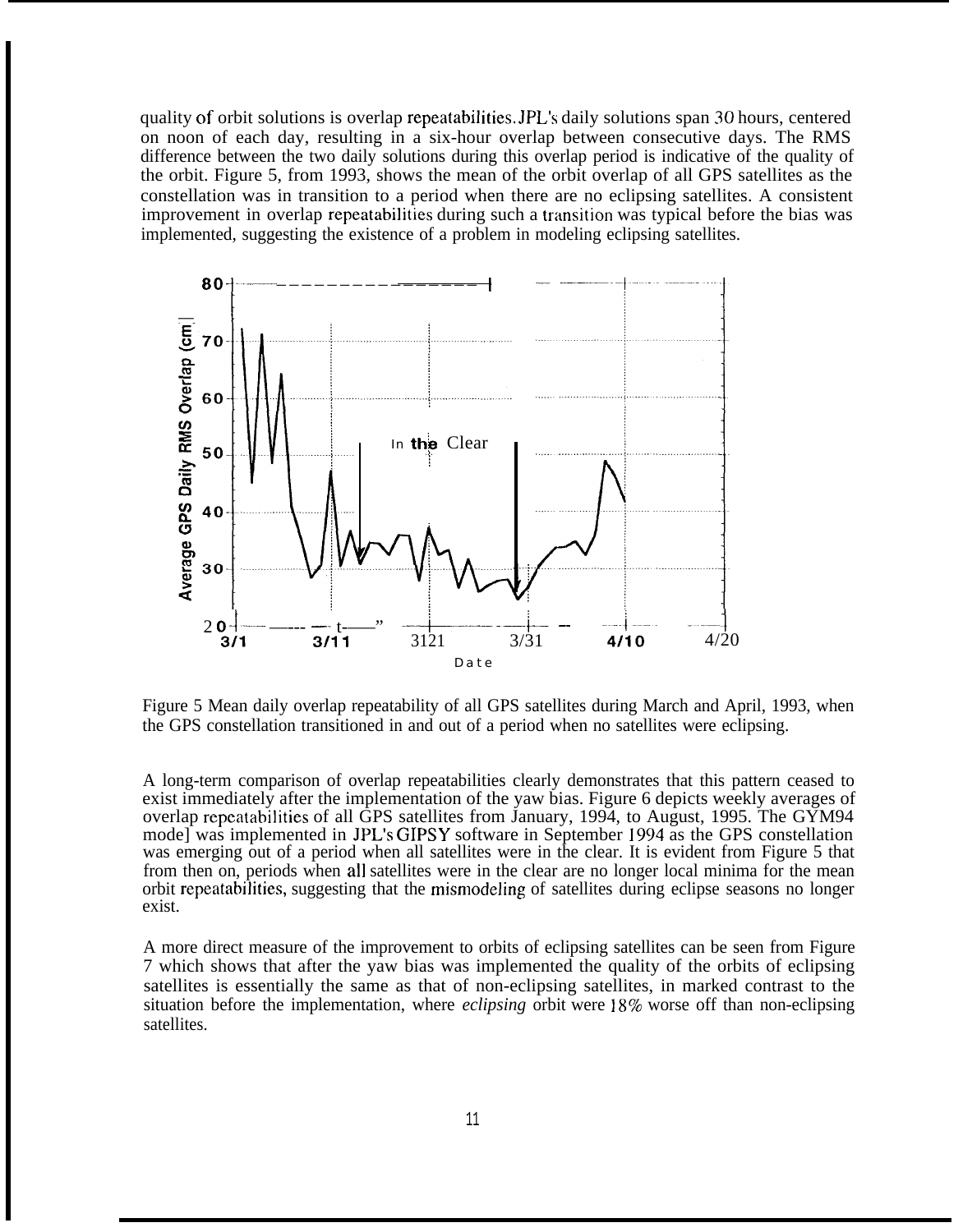

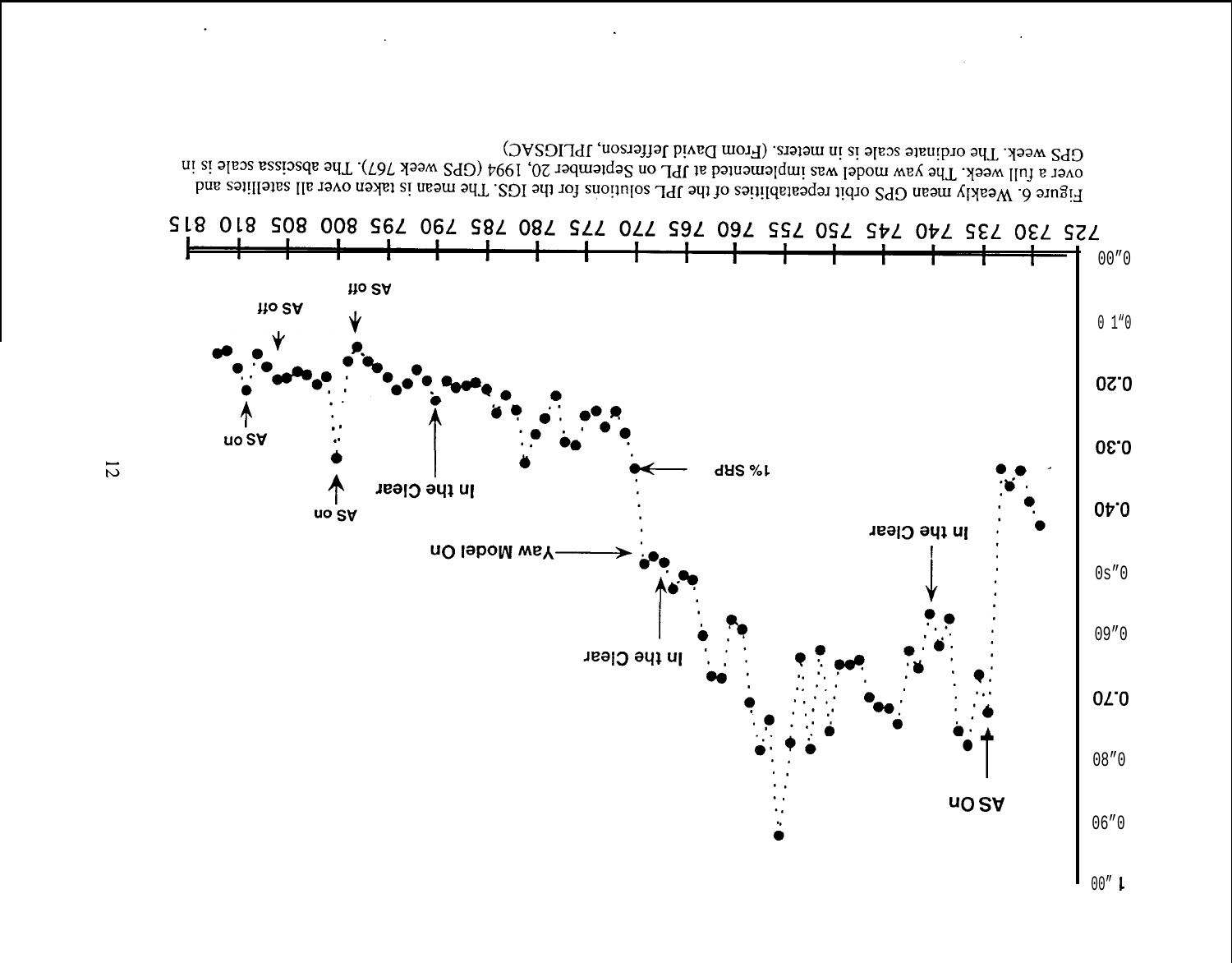

**Figure** 7. Comparison of orbit repeatabilities of eclipsing, and non-eclipsing satellites. The "after" results are based on the JPL IGS products from June 18 to July 27, 1995 (Zumberge & Bertiger, 1995). The "before" results are based on reprocessing data from January 8 to February 27, 1994 with the current estimation technique. Roughly the same satellites are eclipsing in both periods.

## OPERATIONAL ASPECTS OF THE BIASED CONSTELLATION

Except for SVN 29, which suffers from a problem that precludes its yaw bias from being changed, The Air Force is maintaining the yaw bias on all satellites such that the sign of the bias is opposite the sign of the orbit's beta angle. This requires the upload of a new yaw bias twice a year for every satellite. This upload is done roughly when the orbit's beta angle crosses zero. As was demonstrated earlier, knowledge of the sign of the yaw bias is critical for proper modeling of the satellite attitude. Because of operational constraints the exact upload time is not known sufficiently in advance. This, and the lack of formal communications channel between the GPS operators and the GPS-user community causes delay in the dissemination of the bias switch timing information. As a result, the radiometric signal from the eclipsing satellites is often mismodeled during a fewday period around the time beta angle crosses zero (when the eclipse period is maximal).

The reason behind the yaw bias switching is to minimize the time it takes for the spacecraft to recover nominal attitude after shadow exit, As is shown bellow, keeping the sign of the yaw bias opposite to that of the beta angle does imply faster recovery of the nominal attitude on average - but only by a very small margin. Furthermore, it will be argued here that there are no clear benefits to bc gained from a quicker recovery of the nominal attitude.

A simulation was performed to asses the time needed to recover the nominal attitude after shadow exit. The recovery time is equal to the yaw error upon shadow exit, time the maximal yaw rate, after adjustment is made to account for possible reversing of the yaw rate direction and the resulting spin down and spin up time. The yaw error upon shadow exit was computed as a function of the shadow length, where account has been taken of the spin down and spin up time after shadow entry if the sign of the bias is opposite that of the beta angle. The recovery time was computed for a variety of realistic yaw rates and for all possible shadow duration. Two cases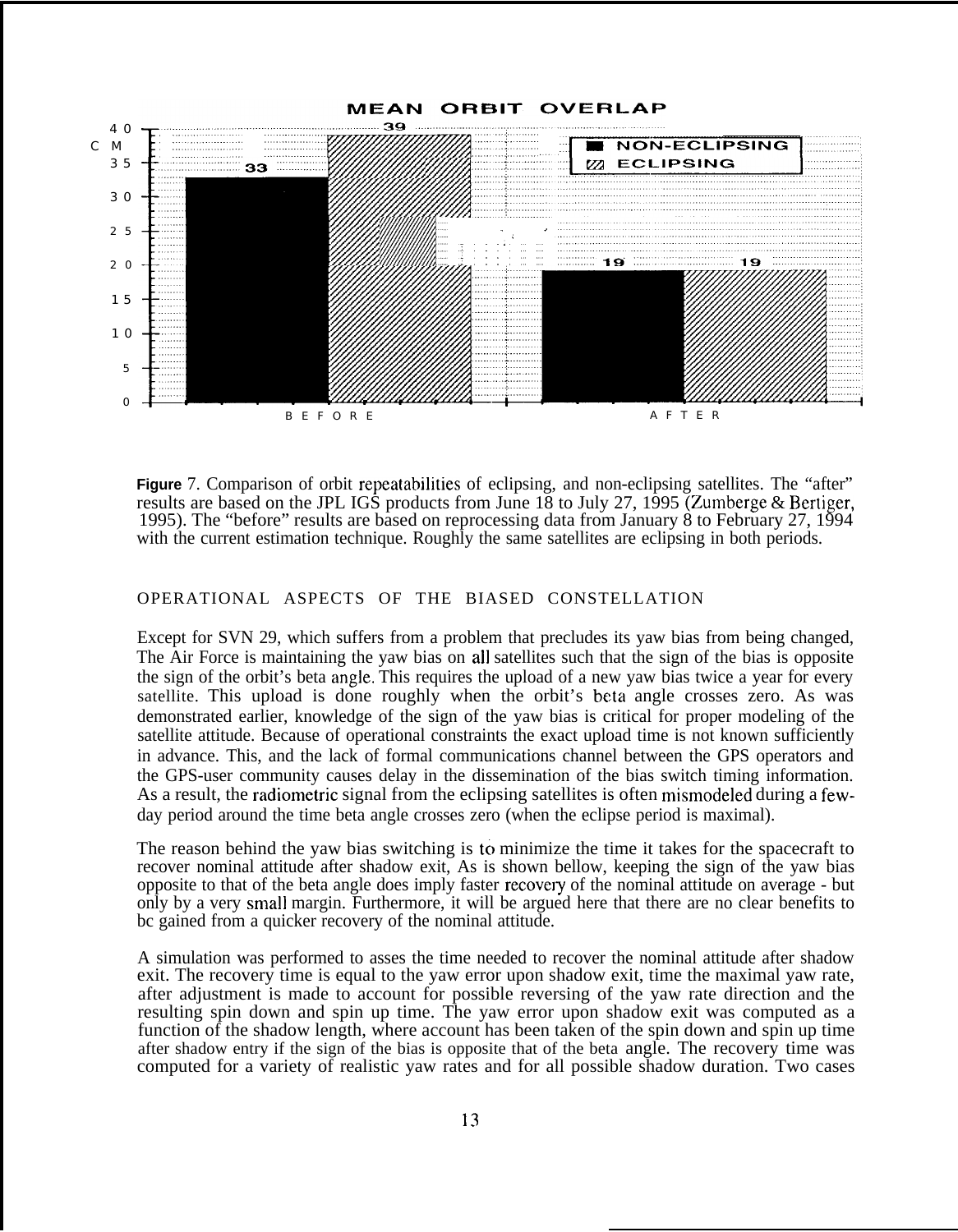where compared: one with the yaw bias and beta angle having opposite signs (the current situation), and the second one is with the yaw bias and beta angle having the same sign. The difference in recovery time between these two cases is termed here "the recovery gain". The results of this comparison are presented in Figure 8. The recovery gain is seen to change during eclipse season and it attains both positive and negative values for every choice of the yaw rate. This suggests that the figure of merit should be the seasonal average of the recovery gains. These averages are presented in Table 1, below. It can be seen that under the most favorable conditions, that is, satellites with yaw rate of about 1.1 deg/see, the gain in recovery time is just 4.1 minutes. For the more commonly observed yaw rate values of 0.95 deg/sec and 1.3 deg/sec the gain is about 3 and 2 minutes, respectively. For the five slowly-spinning reaction-wheel "cripples" there is actually a negative gain of about two minutes. Note that if the yaw bias remains unchanged during the whole year then half the time it will have a sign opposite to that of the beta angle and, consequently, half the time the recovery rate will be optimal and averaging over a full year will yield recovery gains that are smaller than 2 minutes in the most extreme case.



Figure 8. Given a positive beta angle, the recovery gain is the difference between the recover-y time with yaw bias equal to -0.5 $^{\circ}$  and the recovery time with yaw bias equal to +0.5 $^{\circ}$ . The recovery time is defined as the time from shadow exit until the nominal yaw attitude is recovered.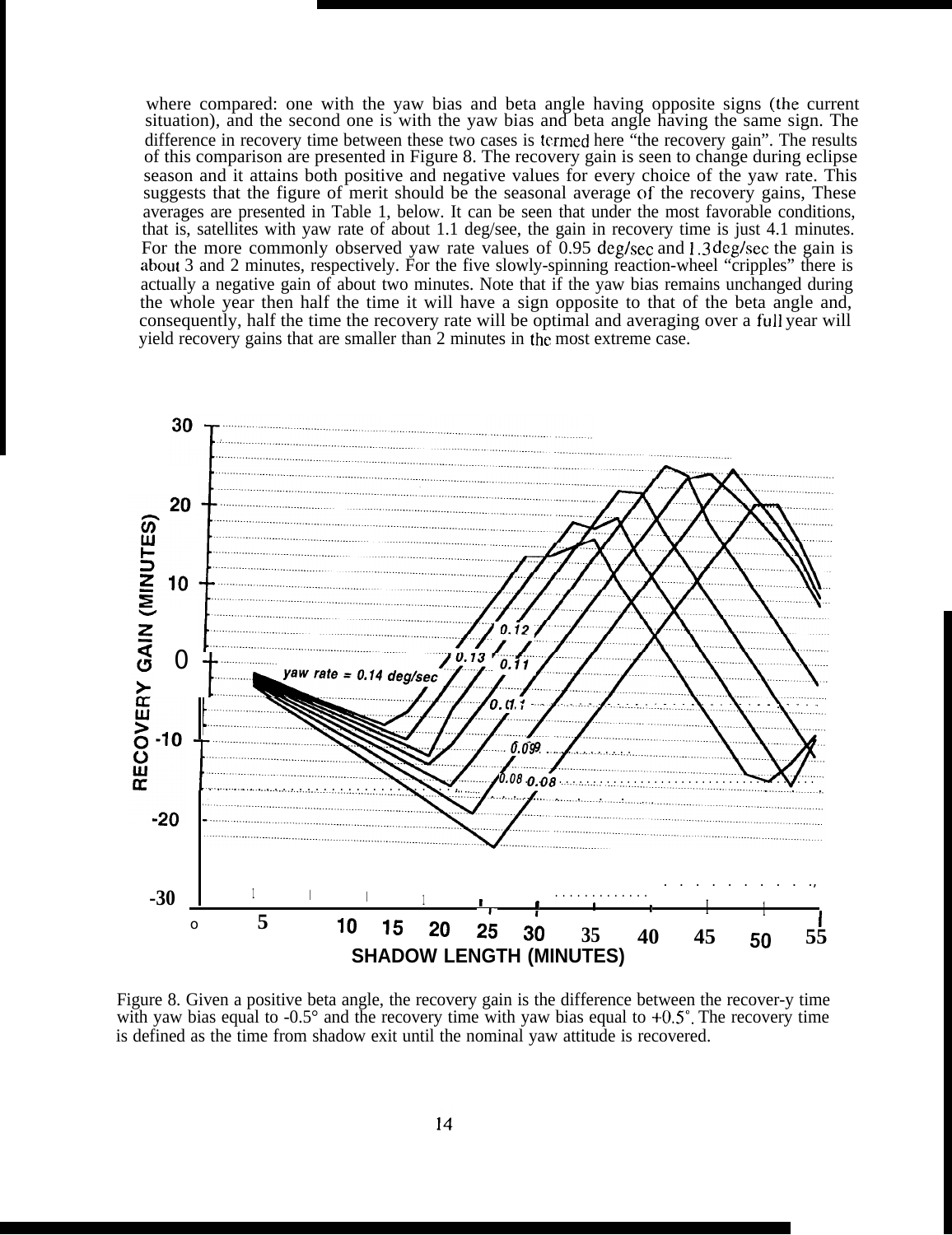| yaw rate (deg/see)                   | 0.8 | (0.9) |  | 1.0                             | 1.1 1.2 1.3 $1.4$ |  |     |
|--------------------------------------|-----|-------|--|---------------------------------|-------------------|--|-----|
| Average gain over half a year (rein) |     |       |  | $-2,7$ 1.1 3.8 4.1 2.9 1.7      |                   |  | 0.5 |
| Average gain over a year (rein)      |     |       |  | $-1.4$ 0.5 1.9 2.() 1.4 0.9 0.3 |                   |  |     |

Table 1, Seasonal and yearly mean values of the recovery gains for seven realistic yaw rate values.

,

But recovering nominal attitude a bit sooner or later has really no effect on the functionality of the spacecraft. The only concern might be to avoid delay in the resumption of power supply from the solar panels, but this has no relation to the duration of the attitude recovery time. The reason is that the solar panels are never more than 28 degrees in error upon shadow exit and the average error is probably much smaller. This guarantees sufficient power supply immediately upon shadow exit. Since the array pitch rate is about 0.1 deg/see, optimal power supply will resume in less than  $5$ minutes, regardless of any yaw maneuver the satellite is undergoing. These facts are evident in Figure 9 which was constructed from SVN 24 telemetry during maximum eclipse - a worst case scenario. The pitch error is corrected within 5 minutes after shadow exit and full power supply is available 1 minute after shadow exit.



Figure 9. Solar panel pitch error (left ordinate) and current supply (right ordinate) immediately after shadow exit, during eclipse season in 1993, The origin of the abscissa scale is arbitrary. This satellite was yaw biased,